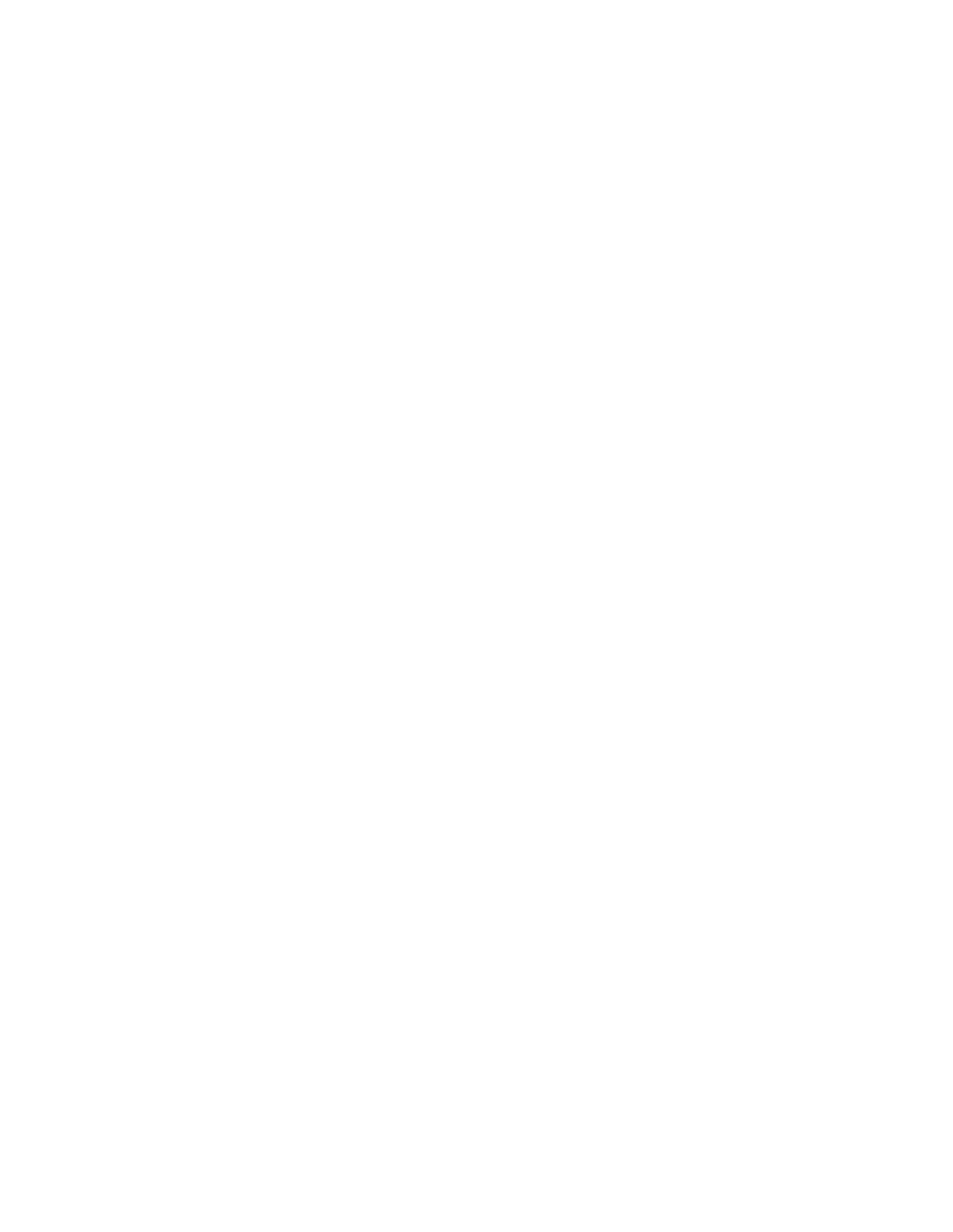*Bill 51* 

# **BILL 51**

2008

# **APPROPRIATION (SUPPLEMENTARY SUPPLY) ACT, 2008 (NO. 2)**

*(Assented to , 2008)* 

MOST GRACIOUS SOVEREIGN:

#### **Preamble**

WHEREAS it appears by a Message from His Honour Norman L. Kwong, Lieutenant Governor of the Province of Alberta, and the Supplementary Supply Estimates accompanying the Message, that the sums hereinafter mentioned are required to defray certain charges and expenses of the Legislative Assembly and the Public Service of Alberta not otherwise provided for during the fiscal year ending March 31, 2009 and for other purposes relating thereto:

MAY IT THEREFORE PLEASE YOUR MAJESTY that it be enacted and be it enacted by the Queen's Most Excellent Majesty, by and with the advice and consent of the Legislative Assembly of Alberta, as follows:

#### **Expense and equipment/inventory purchases**

**1(1)** From the General Revenue Fund, there may be paid and applied a sum of \$1 990 000 towards defraying the further charges and expenses of the Legislative Assembly classed as expense and equipment/inventory purchases for the fiscal year ending March 31, 2009, not otherwise provided for, as shown in the Schedule.

**(2)** From the General Revenue Fund, there may be paid and applied a sum of \$956 046 000 towards defraying the further charges and expenses of the Public Service classed as expense and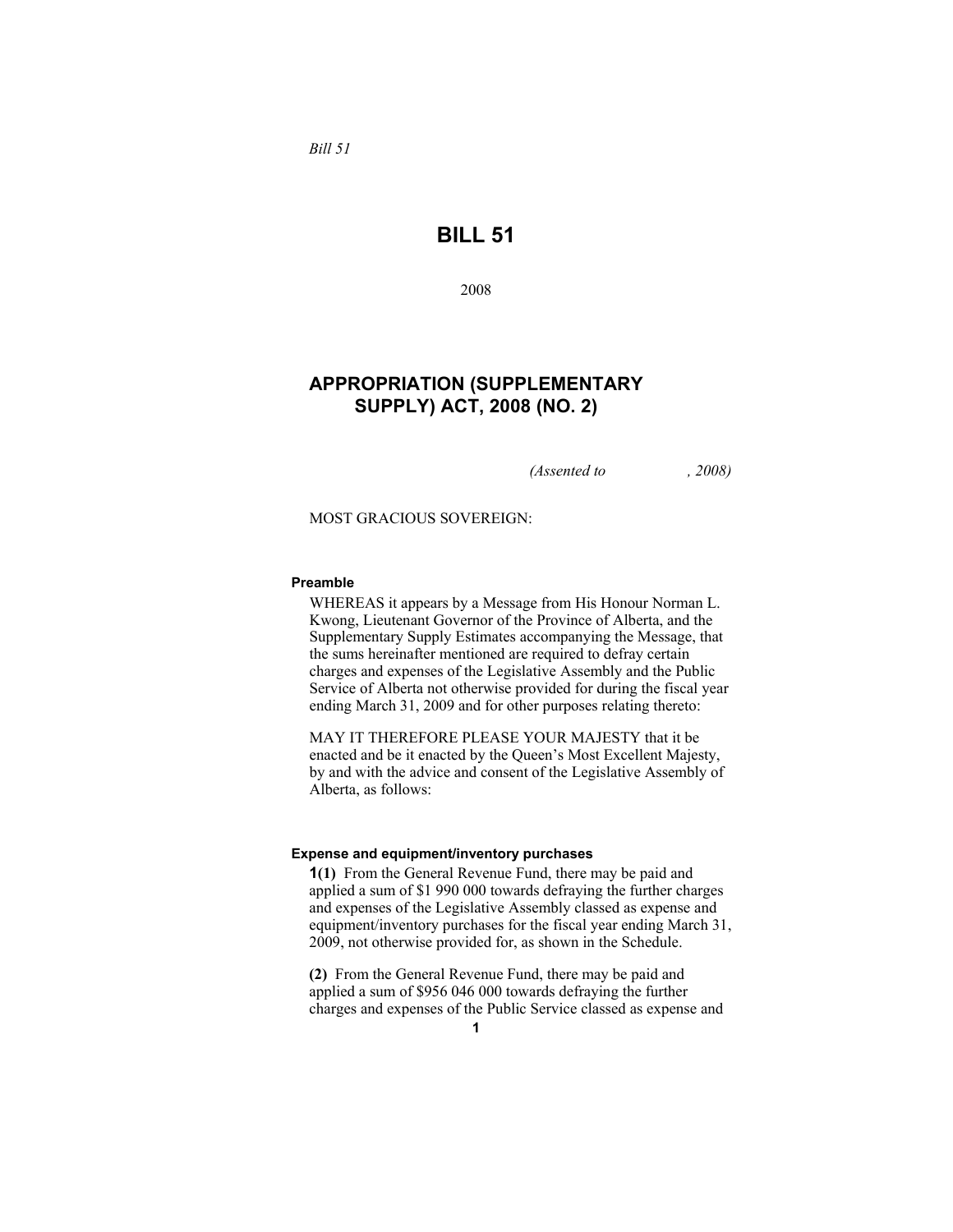equipment/inventory purchases for the fiscal year ending March 31, 2009, not otherwise provided for, as shown in the Schedule.

#### **Capital Investment**

**2** From the General Revenue Fund, there may be paid and applied a sum of \$38 150 000 towards defraying the further charges and expenses of the Public Service classed as capital investment for the fiscal year ending March 31, 2009, not otherwise provided for, as shown in the Schedule.

#### **Lottery Fund Payments**

**3** From the Lottery Fund, there may be paid and applied a sum of \$20 000 000 towards defraying the further charges and expenses of the Public Service classed as Lottery Fund payments for the fiscal year ending March 31, 2009, not otherwise provided for, as shown in the Schedule.

#### **Transfers**

**4** The sum of \$14 000 000 in the expense and equipment/inventory purchases vote of the Department of Finance and Enterprise, and the sum of \$6 441 000 in the expense and equipment/inventory purchases vote of the Department of Justice are transferred to the expense and equipment/inventory purchases votes of the Departments of Aboriginal Relations, Advanced Education and Technology, Agriculture and Rural Development, Housing and Urban Affairs, Solicitor General and Public Security, Sustainable Resource Development, and Tourism, Parks and Recreation, as shown in the Schedule.

### **Accountability**

**5** The due application of all money expended under this Act shall be accounted for.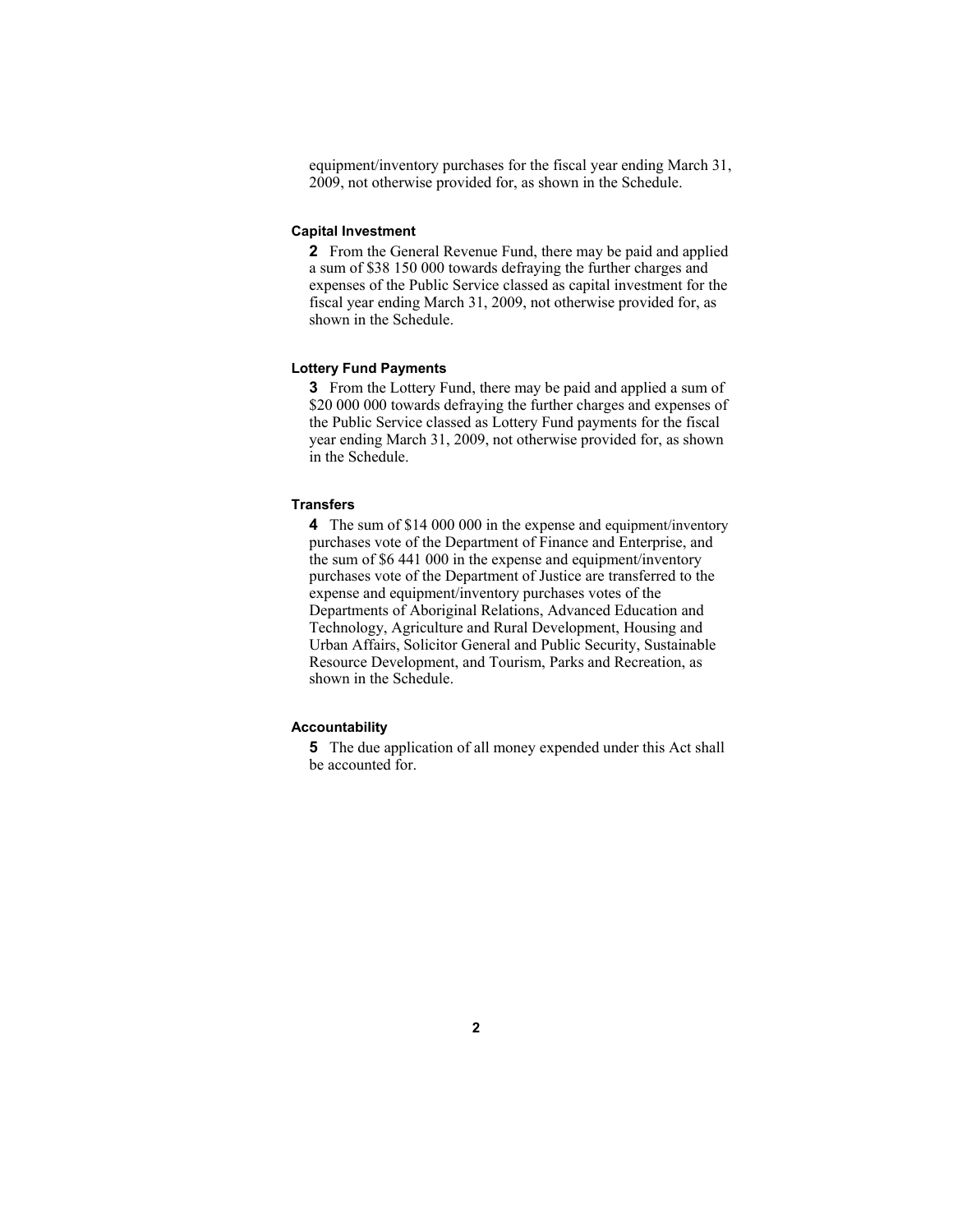## **Schedule**

Votes

## **LEGISLATIVE ASSEMBLY**

| SUPPORT TO THE LEGISLATIVE<br><b>ASSEMBLY</b><br>Expense and<br>Equipment/Inventory Purchases      | \$ | 1 990 000   |  |  |  |
|----------------------------------------------------------------------------------------------------|----|-------------|--|--|--|
| <b>GOVERNMENT</b>                                                                                  |    |             |  |  |  |
| <b>ABORIGINAL RELATIONS</b><br>Expense and<br><b>Equipment/Inventory Purchases</b>                 | S  | 32 000 000  |  |  |  |
| <b>ADVANCED EDUCATION</b><br>AND TECHNOLOGY<br>Expense and<br><b>Equipment/Inventory Purchases</b> | \$ | 29 500 000  |  |  |  |
| AGRICULTURE AND RURAL<br><b>DEVELOPMENT</b><br>Expense and<br><b>Equipment/Inventory Purchases</b> | \$ | 332 902 000 |  |  |  |
| <b>CULTURE AND COMMUNITY</b><br><b>SPIRIT</b><br>Expense and                                       |    |             |  |  |  |
| <b>Equipment/Inventory Purchases</b>                                                               | \$ | 14 350 000  |  |  |  |
| Capital Investment                                                                                 |    | 1 650 000   |  |  |  |
| <b>EDUCATION</b>                                                                                   |    |             |  |  |  |
| Expense and<br>Equipment/Inventory Purchases                                                       | \$ | 25 500 000  |  |  |  |
| EMPLOYMENT AND IMMIGRATION<br>Expense and<br><b>Equipment/Inventory Purchases</b>                  | \$ | 5 734 000   |  |  |  |
| HEALTH AND WELLNESS<br>Expense and<br><b>Equipment/Inventory Purchases</b>                         | \$ | 157 200 000 |  |  |  |
| HOUSING AND URBAN AFFAIRS                                                                          |    |             |  |  |  |
| Expense and<br><b>Equipment/Inventory Purchases</b>                                                | \$ | 49 650 000  |  |  |  |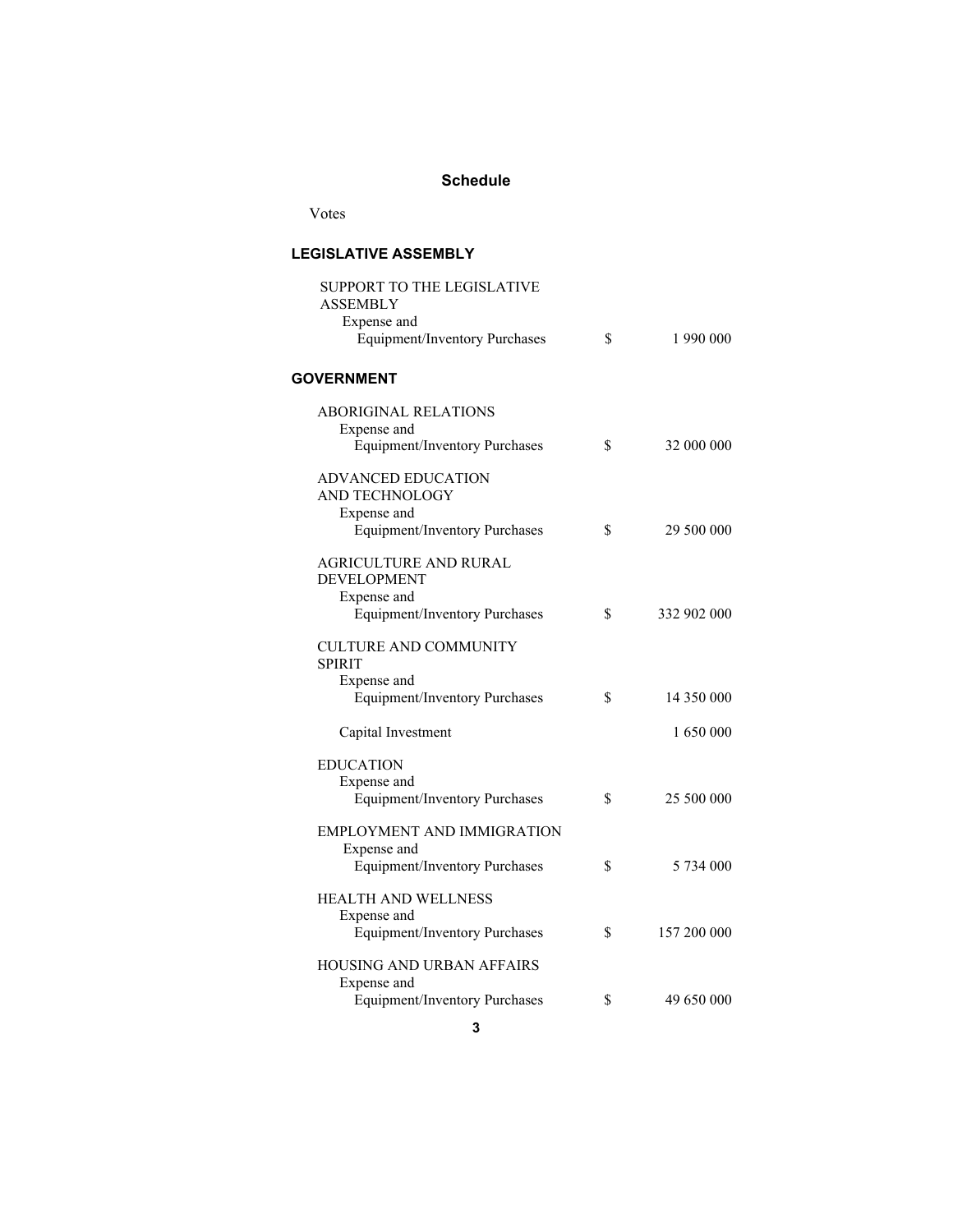| <b>INFRASTRUCTURE</b><br>Expense and<br><b>Equipment/Inventory Purchases</b>                                               | \$<br>58 943 000  |
|----------------------------------------------------------------------------------------------------------------------------|-------------------|
| MUNICIPAL AFFAIRS<br>Expense and<br><b>Equipment/Inventory Purchases</b>                                                   | \$<br>27 500 000  |
| <b>SERVICE ALBERTA</b><br>Capital Investment                                                                               | \$<br>36 500 000  |
| SOLICITOR GENERAL AND<br>PUBLIC SECURITY<br>Expense and<br><b>Equipment/Inventory Purchases</b>                            | \$<br>2 394 000   |
| Lottery Fund Payments                                                                                                      | 20 000 000        |
| SUSTAINABLE RESOURCE<br><b>DEVELOPMENT</b><br>Expense and<br><b>Equipment/Inventory Purchases</b><br><b>TRANSPORTATION</b> | \$<br>134 373 000 |
| Expense and<br><b>Equipment/Inventory Purchases</b>                                                                        | \$<br>86 000 000  |
| Amount of Expense and<br><b>Equipment/Inventory Purchases</b><br>to be voted under section $1(1)$                          | \$<br>1 990 000   |
| Amount of Expense and<br><b>Equipment/Inventory Purchases</b><br>to be voted under section $1(2)$                          | \$<br>956 046 000 |
| Amount of Capital Investment<br>to be voted under section 2                                                                | \$<br>38 150 000  |
| Amount of Lottery Fund Payments<br>to be voted under section 3                                                             | \$<br>20 000 000  |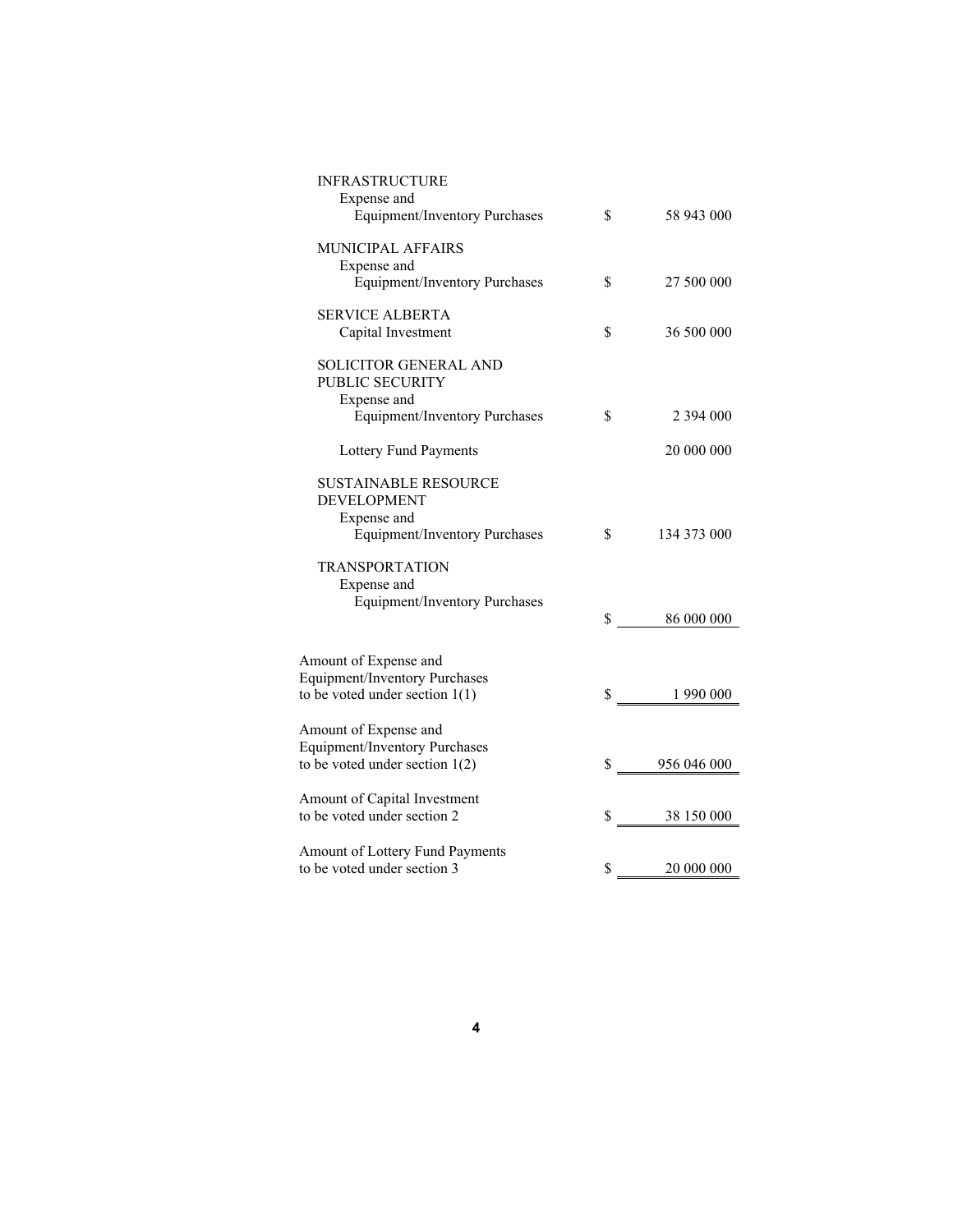Votes

Amounts to be transferred under section 4

#### **GOVERNMENT**

| <b>ABORIGINAL RELATIONS</b>          |                 |
|--------------------------------------|-----------------|
| Expense and                          |                 |
| <b>Equipment/Inventory Purchases</b> |                 |
| (transfer from the Expense and       |                 |
| <b>Equipment/Inventory Purchases</b> |                 |
| vote of the Department of            |                 |
| Finance and Enterprise)              | \$<br>1 300 000 |
|                                      |                 |
| ADVANCED EDUCATION AND               |                 |
| <b>TECHNOLOGY</b>                    |                 |
|                                      |                 |
| Expense and                          |                 |
| <b>Equipment/Inventory Purchases</b> |                 |
| (transfer from the Expense and       |                 |
| <b>Equipment/Inventory Purchases</b> |                 |
| vote of the Department of            |                 |
| Finance and Enterprise)              | \$<br>5 400 000 |
|                                      |                 |
| <b>AGRICULTURE AND RURAL</b>         |                 |
| DEVELOPMENT                          |                 |
| Expense and                          |                 |
| <b>Equipment/Inventory Purchases</b> |                 |
| (transfer from the Expense and       |                 |
| <b>Equipment/Inventory Purchases</b> |                 |
| vote of the Department of            |                 |
| Finance and Enterprise)              | \$<br>4 000 000 |
|                                      |                 |
| <b>HOUSING AND URBAN AFFAIRS</b>     |                 |
| Expense and                          |                 |
| <b>Equipment/Inventory Purchases</b> |                 |
| (transfer from the Expense and       |                 |
| Equipment/Inventory Purchases        |                 |
| vote of the Department of Justice)   | \$<br>2 300 000 |
|                                      |                 |
| <b>SOLICITOR GENERAL AND</b>         |                 |
| PUBLIC SECURITY                      |                 |
| Expense and                          |                 |
| Equipment/Inventory Purchases        |                 |
| (transfer from the Expense and       |                 |
|                                      |                 |
| <b>Equipment/Inventory Purchases</b> |                 |
| vote of the Department of Justice)   | \$<br>4 141 000 |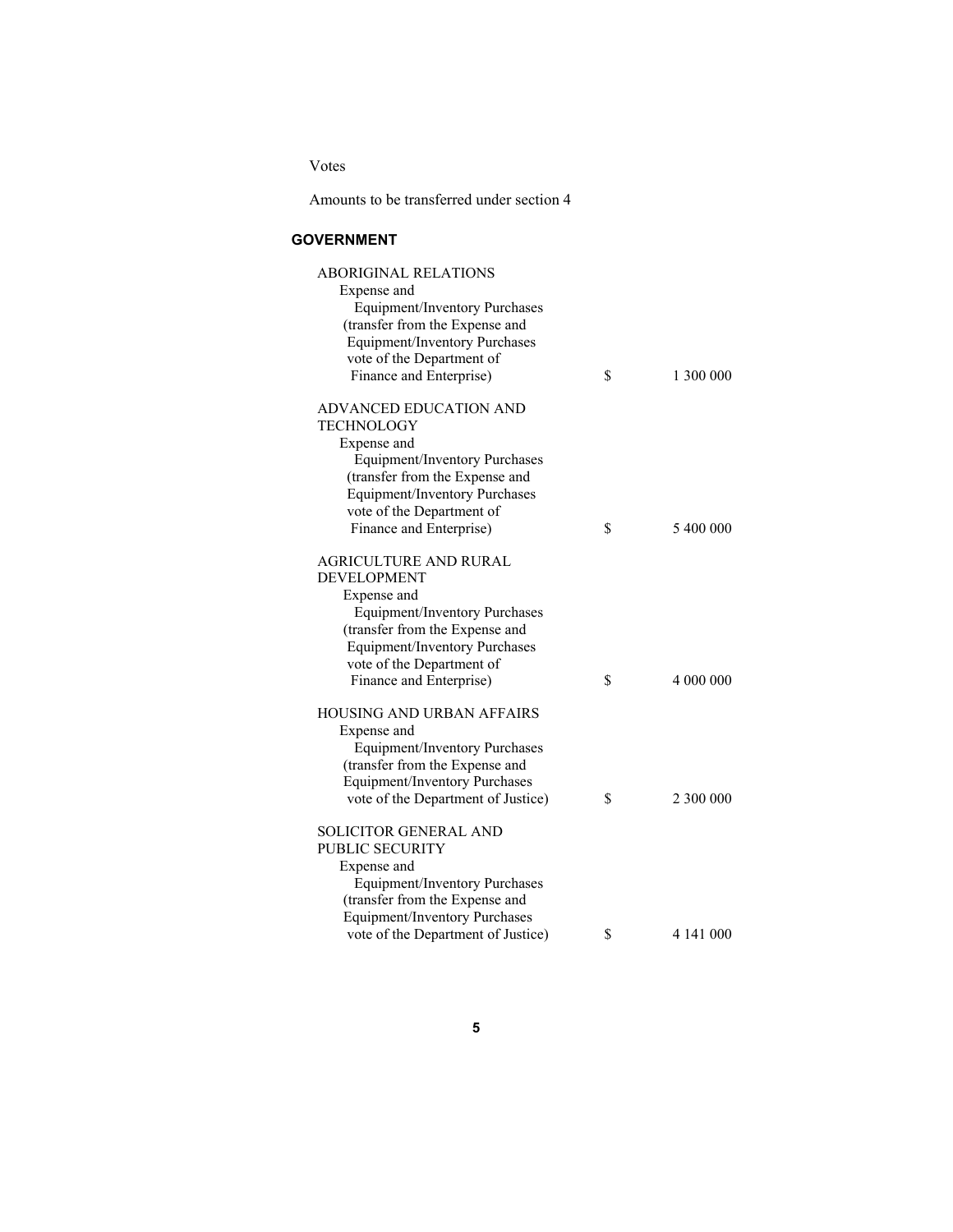| <b>SUSTAINABLE RESOURCE</b>          |                  |
|--------------------------------------|------------------|
| <b>DEVELOPMENT</b>                   |                  |
| Expense and                          |                  |
| Equipment/Inventory Purchases        |                  |
| (transfer from the Expense           |                  |
| and Equipment/Inventory Purchases    |                  |
| vote of the Department of Finance    |                  |
| and Enterprise)                      | \$<br>3 000 000  |
| TOURISM, PARKS AND                   |                  |
| <b>RECREATION</b>                    |                  |
| Expense and                          |                  |
| Equipment/Inventory Purchases        |                  |
| (transfer from the Expense and       |                  |
| Equipment/Inventory Purchases        |                  |
| vote of the Department of            |                  |
| Finance and Enterprise)              | \$<br>300 000    |
| Amount of Expense and                |                  |
| <b>Equipment/Inventory Purchases</b> |                  |
| to be voted under section 4          | \$<br>20 441 000 |
|                                      |                  |